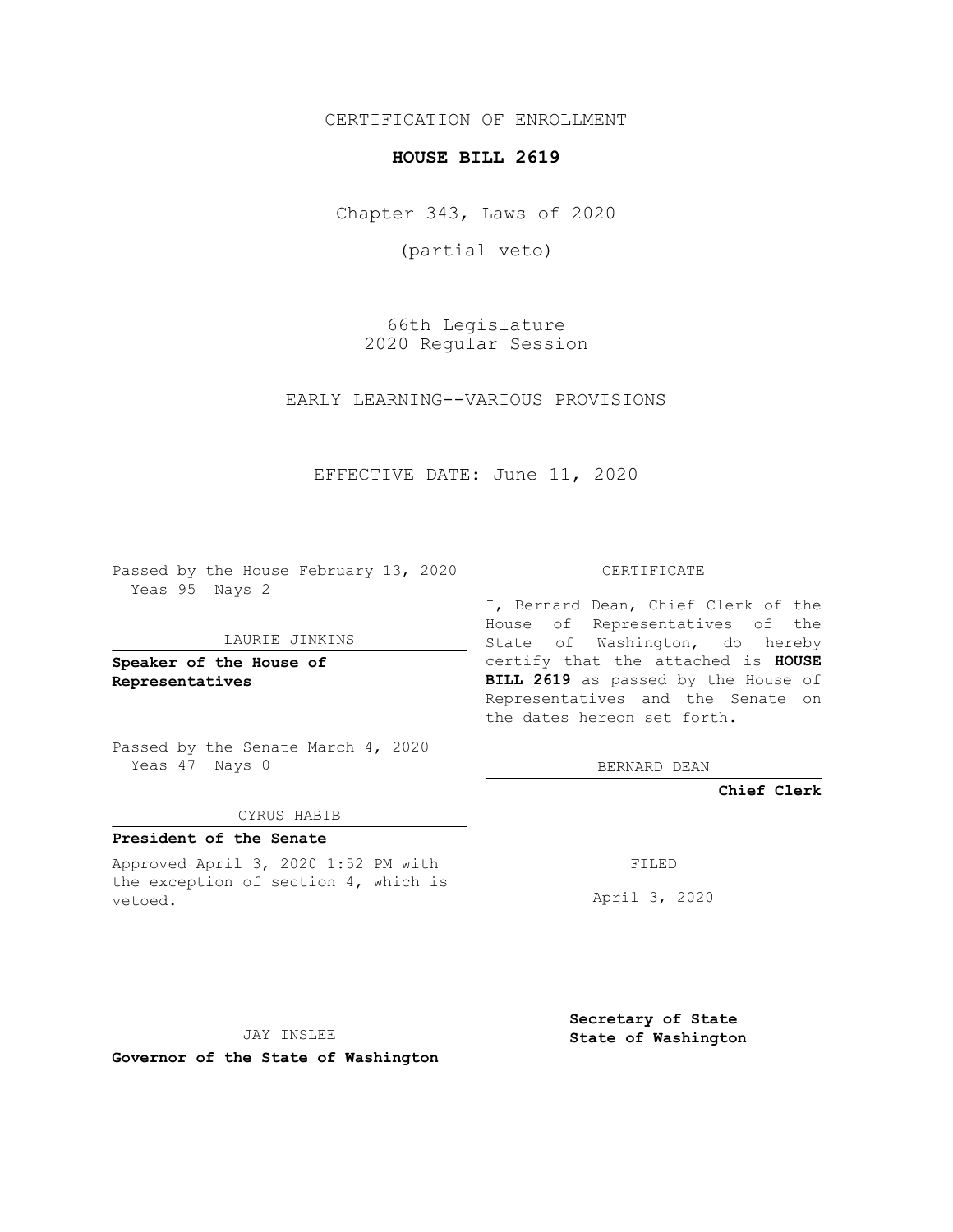## **HOUSE BILL 2619**

Passed Legislature - 2020 Regular Session

**State of Washington 66th Legislature 2020 Regular Session**

**By** Representatives Shewmake, Chapman, Ramel, Springer, Van Werven, Senn, Doglio, Goodman, and Tharinger

Read first time 01/16/20. Referred to Committee on Human Services & Early Learning.

 AN ACT Relating to increasing early learning access through licensing, eligibility, and rate improvements; amending RCW 43.216.514 and 43.216.305; adding a new section to chapter 43.216 4 RCW; creating new sections; and providing expiration dates.

BE IT ENACTED BY THE LEGISLATURE OF THE STATE OF WASHINGTON:

 NEW SECTION. **Sec. 1.** This act may be known and cited as the rural child care access act.

 NEW SECTION. **Sec. 2.** (1) The legislature finds that many rural communities face child care and early learning supply shortages due to factors that include geographic isolation and fewer providers. These shortages contribute to economic challenges in the child care market, undermining child care affordability for families and threatening the viability of child care businesses. Families deserve access to a full range of child care and early learning choices and providers need stable funding that is essential to meet high quality standards.

 (2) The legislature further finds that while federal child care and development fund rules allow child care subsidy rates to exceed private pay rates in order to pay for quality care and health and safety requirements, state rules require child care subsidy rates to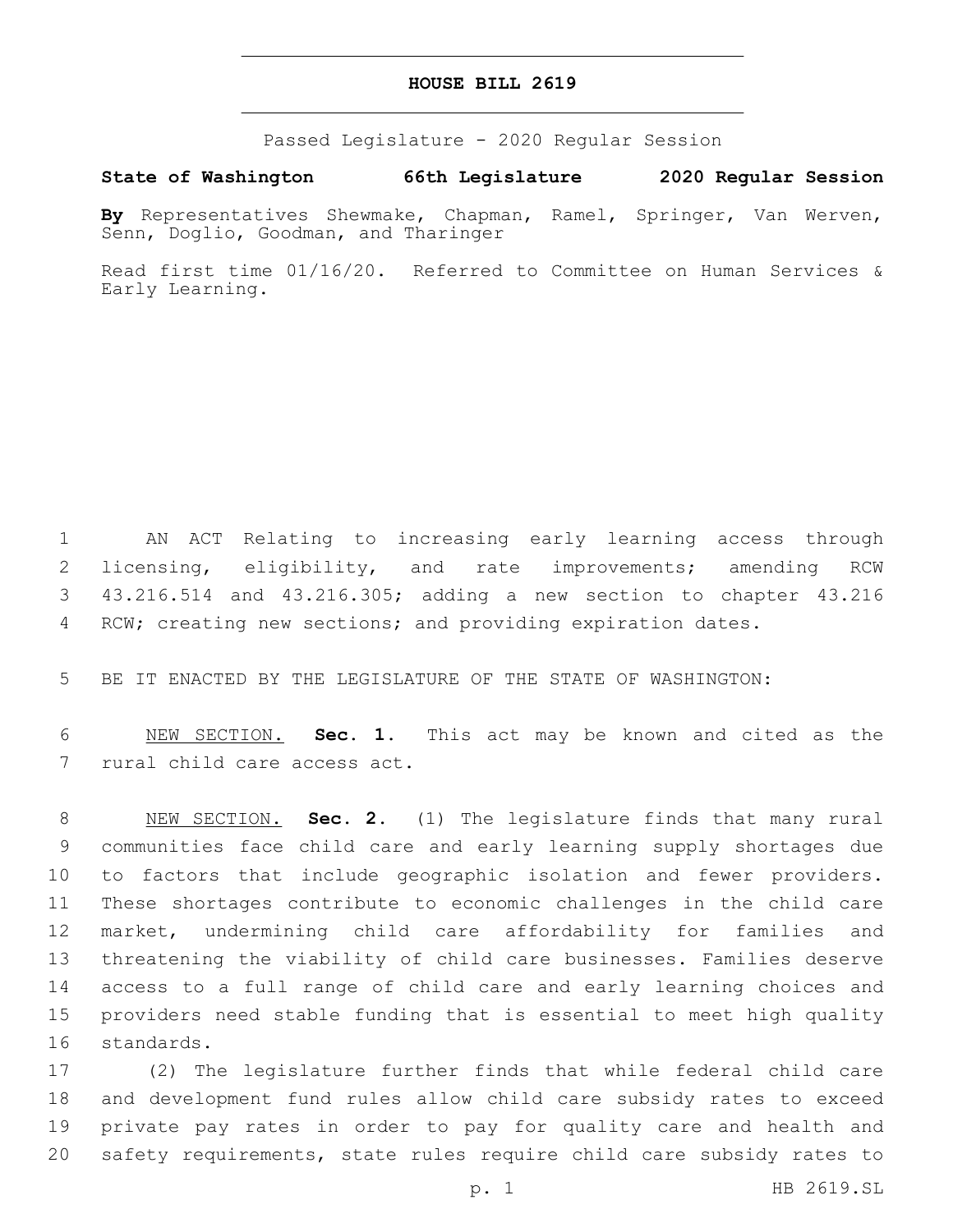be lower than a provider's private pay rate with limited exceptions. This limitation has the effect of forcing child care providers to raise private pay rates when state subsidy rates go up, resulting in families who do not qualify for subsidy leaving licensed care because 5 it has become unaffordable.

 (3) Therefore, it is the intent of the legislature to implement policies to relieve providers and families by streamlining child care access, balancing subsidy requirements, and supporting the needs of 9 rural communities.

 **Sec. 3.** RCW 43.216.514 and 2019 c 408 s 7 are each amended to read as follows:11

12 (1)(a) The department shall prioritize children for enrollment in the early childhood education and assistance program who are eligible 14 pursuant to RCW 43.216.505.

 (b) A child who is eligible at the time of enrollment in the early childhood education and assistance program maintains program eligibility until the child begins kindergarten.

 (2) As space is available, children may be included in the early childhood education and assistance program pursuant to RCW 43.216.512. Priority within this group must be given first to children with incomes up to one hundred thirty percent of the federal 22 poverty level.

# *\*NEW SECTION. Sec. 4. A new section is added to chapter 43.216 RCW to read as follows:*

 *(1) Subject to the availability of amounts appropriated for this specific purpose, the department may pay child day care centers and family day care providers a subsidy rate that is equal to or higher than the provider's private pay rate in order to support high quality care and the implementation of health, safety, and quality requirements.*

 *(2) The department must adopt rules to implement this section. \*Sec. 4 was vetoed. See message at end of chapter.*

 **Sec. 5.** RCW 43.216.305 and 2018 c 58 s 40 are each amended to 33 read as follows:

 (1) Each agency shall make application for a license or the continuation of a full license to the department on forms prescribed by the department. Upon receipt of such application, the department

p. 2 HB 2619.SL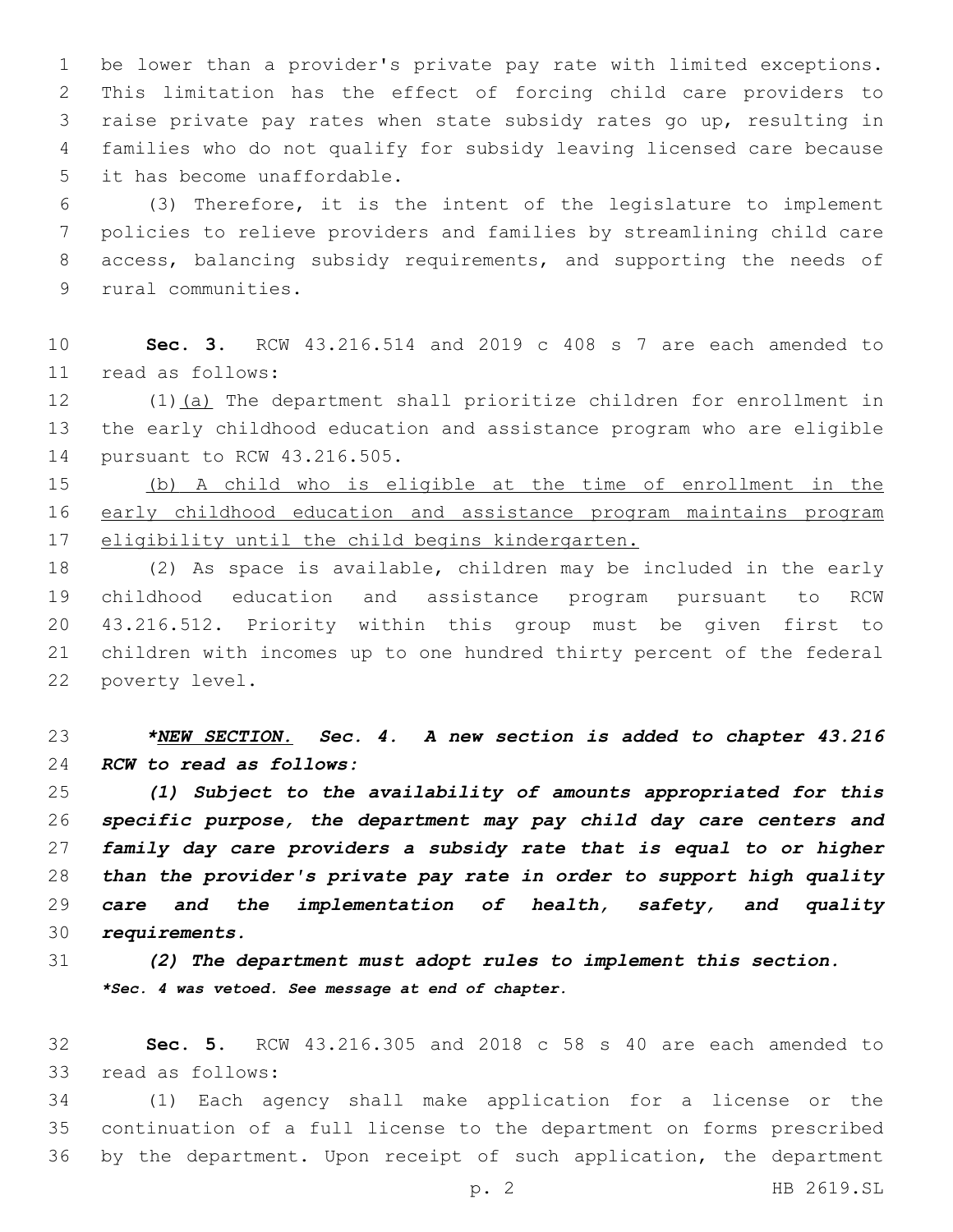shall either grant or deny a license or continuation of a full license within ninety days. A license or continuation shall be granted if the agency meets the minimum requirements set forth in this chapter and the departmental requirements consistent with this chapter, except that an initial license may be issued as provided in RCW 43.216.315. The department shall consider whether an agency is in good standing, as defined in subsection (4)(b) of this section, before granting a continuation of a full license. Full licenses provided for in this chapter shall continue to remain valid so long as the licensee meets the requirements for a nonexpiring license in 11 subsection (2) of this section and may be transferred to a new licensee in the event of a transfer of ownership of a child care 13 operation. The licensee, however, shall advise the secretary of any material change in circumstances which might constitute grounds for reclassification of license as to category. The license issued under 16 this chapter ((is not transferable and)) applies only to the licensee and the location stated in the application. For licensed family day care homes having an acceptable history of child care, the license 19 may remain in effect for two weeks after a move.

 (2) In order to qualify for a nonexpiring full license, a licensee must meet the following requirements on an annual basis as 22 established from the date of initial licensure:

23 (a) Submit the annual licensing fee;

 (b) Submit a declaration to the department indicating the licensee's intent to continue operating a licensed child care program, or the intent to cease operation on a date certain;

 (c) Submit a declaration of compliance with all licensing rules; 28 and

 (d) Submit background check applications on the schedule 30 established by the department.

 (3) If a licensee fails to meet the requirements in subsection (2) of this section for continuation of a full license the license expires and the licensee must submit a new application for licensure 34 under this chapter.

 (4)(a) Nothing about the nonexpiring license process may interfere with the department's established monitoring practice.

 (b) For the purpose of this section, an agency is considered to be in good standing if in the intervening period between monitoring visits the agency does not have any of the following:

(i) Valid complaints;40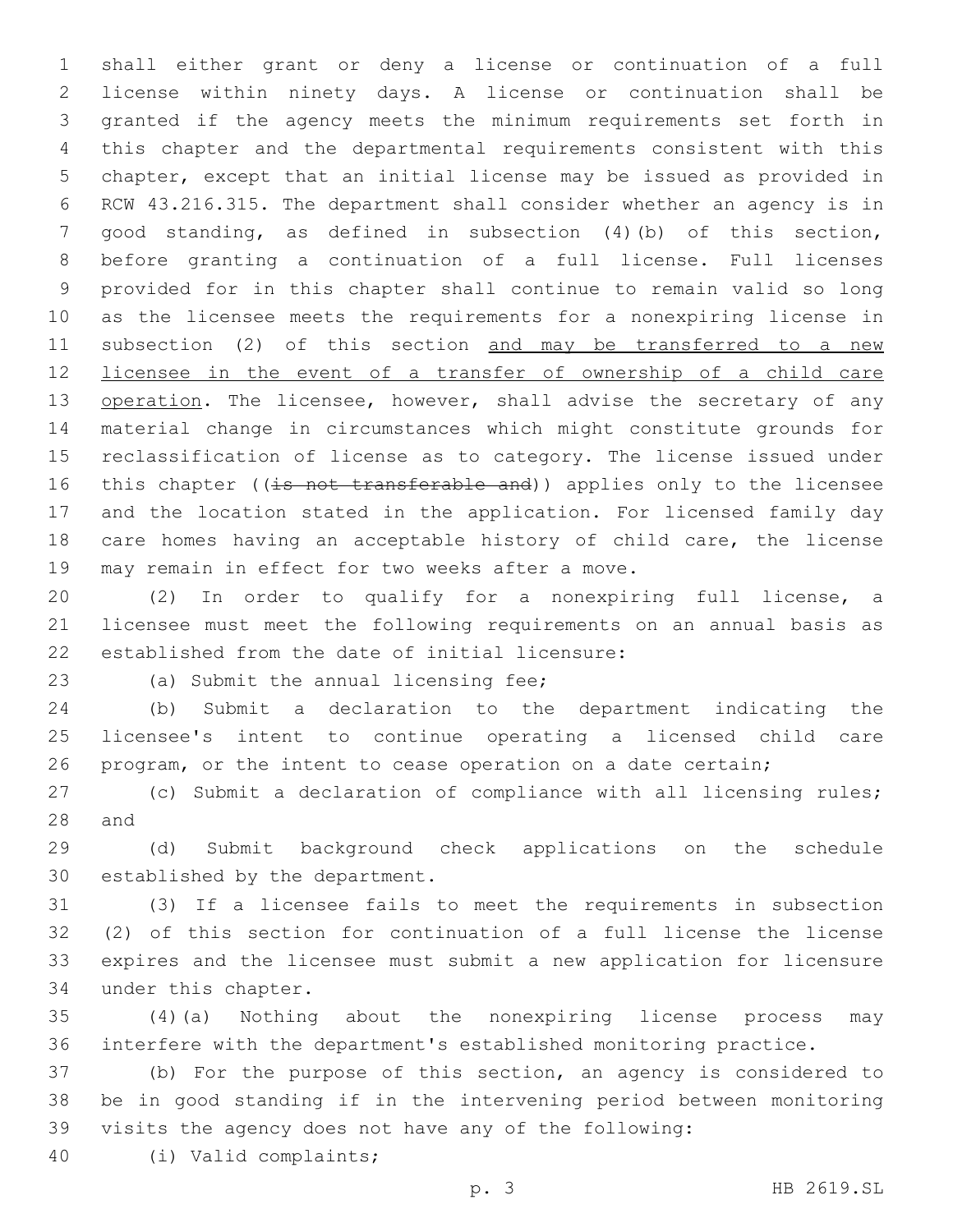(ii) A history of noncompliance related to those valid complaints 2 or pending from prior monitoring visits; or

 (iii) Other information that when evaluated would result in a finding of noncompliance with this section.4

 (c) The department shall consider whether an agency is in good standing when determining the most appropriate approach and process for monitoring visits, for the purposes of administrative efficiency while protecting children, consistent with this chapter. If the department determines that an agency is not in good standing, the department may issue a probationary license, as provided in RCW 11 43.216.320.

 NEW SECTION. **Sec. 6.** (1) By November 1, 2020, the department of 13 children, youth, and families must provide the appropriate committees of the legislature with a list of recommended child care licensing innovations designed to improve access to care in rural areas of the state. The recommendations must include estimated costs for each item and any statutory changes necessary for implementation.

18 (2) This section expires November 1, 2021.

 NEW SECTION. **Sec. 7.** (1) The department of children, youth, and families shall establish a pilot project to create a dual license that allows individuals to receive a combined foster care and child care license. The pilot project must commence by July 1, 2020, and conclude by June 30, 2022.

 (2) The department must consult with stakeholders in the foster care and child care sectors during the design and implementation of 26 the pilot project.

 (3) The department may adopt rules to implement the pilot project and may waive or adapt licensing requirements when necessary to allow for the implementation of a dual license for individuals.

 (4) The department must provide a brief status report to the appropriate committees of the legislature and the governor by July 1, 2021, describing implementation of the pilot project. By November 1, 2022, the department must recommend to the governor and the appropriate committees of the legislature whether the dual license 35 pilot project should be made permanent.

36 (5) This section expires November 1, 2023.

Passed by the House February 13, 2020. Passed by the Senate March 4, 2020.